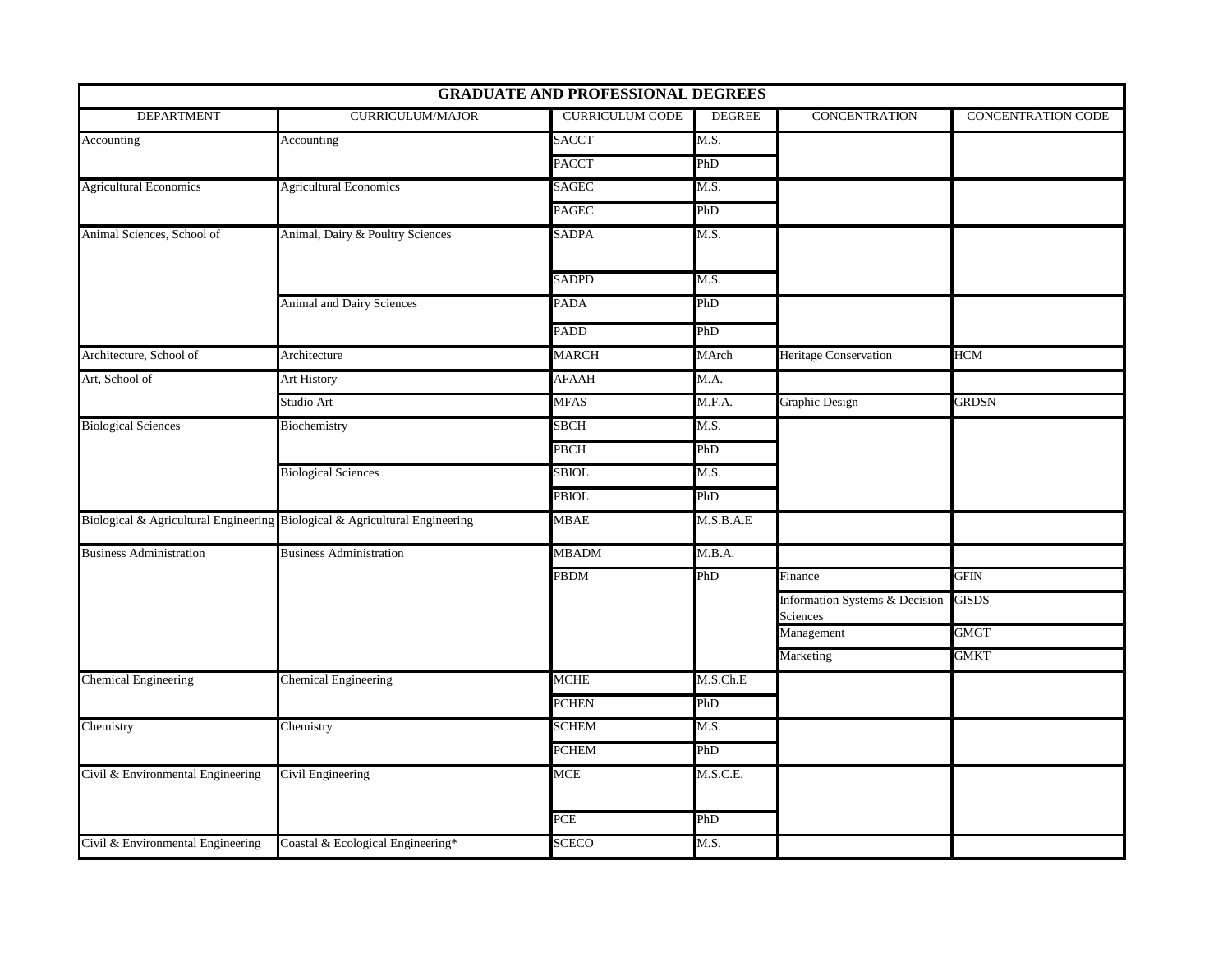| Communication Sciences & Disorders Communication Disorders |                                        | <b>ACOMD</b> | M.A.     |                               |               |
|------------------------------------------------------------|----------------------------------------|--------------|----------|-------------------------------|---------------|
|                                                            |                                        | <b>PCOMD</b> | PhD      |                               |               |
| <b>Communication Studies</b>                               | <b>Communication Studies</b>           | ACMST        | M.A.     |                               |               |
|                                                            |                                        | <b>PCMST</b> | PhD      |                               |               |
| Comparative Literature                                     | Comparative Literature*                | <b>PCOMP</b> | PhD      |                               |               |
| Computer Science                                           | Computer Science                       | <b>PCSC</b>  | PhD      |                               |               |
|                                                            | Systems Science*                       | <b>MSYSC</b> | M.S.S.S. | Computational Science         | <b>SYCPSM</b> |
|                                                            |                                        |              |          | Computer Science              | <b>SYCSCM</b> |
| <b>Construction Management</b>                             | <b>Construction Management</b>         | MCM          | M.S.     |                               |               |
| Economics                                                  | Economics                              | <b>SECON</b> | M.S.     |                               |               |
|                                                            |                                        | <b>PECON</b> | PhD      |                               |               |
| Education, School of                                       | Curriculum & Instruction               | ECIN         | M.Ed.    |                               |               |
|                                                            |                                        | PEDCI        | PhD      |                               |               |
|                                                            | Education                              | <b>AEDCI</b> | M.A.     |                               |               |
|                                                            |                                        | <b>AELRC</b> | M.A.     |                               |               |
|                                                            |                                        | <b>CEDCI</b> | Ed.S.    |                               |               |
|                                                            |                                        | <b>CELRC</b> | Ed.S.    |                               |               |
|                                                            | <b>Educational Leadership</b>          | ELDR         | M.Ed.    |                               |               |
|                                                            | Educational Leadership & Research      | <b>PEDLR</b> | PhD      |                               |               |
|                                                            | <b>Elementary Education Grades 1-5</b> | <b>MATE</b>  | M.A.T.   |                               |               |
|                                                            | Gifted Education                       | EGFE         | M.Ed.    |                               |               |
|                                                            | Guidance                               | EGUID        | M.Ed.    |                               |               |
|                                                            | Secondary Education Grades 6-12        | MATS         | M.A.T.   |                               |               |
|                                                            | <b>Special Education</b>               | ESPE         | M.Ed.    |                               |               |
| Electrical & Computer Engineering                          | <b>Electrical Engineering</b>          | <b>MEE</b>   | M.S.E.E. | <b>Information Technology</b> | ITM           |
|                                                            |                                        | PEE          | PhD      |                               |               |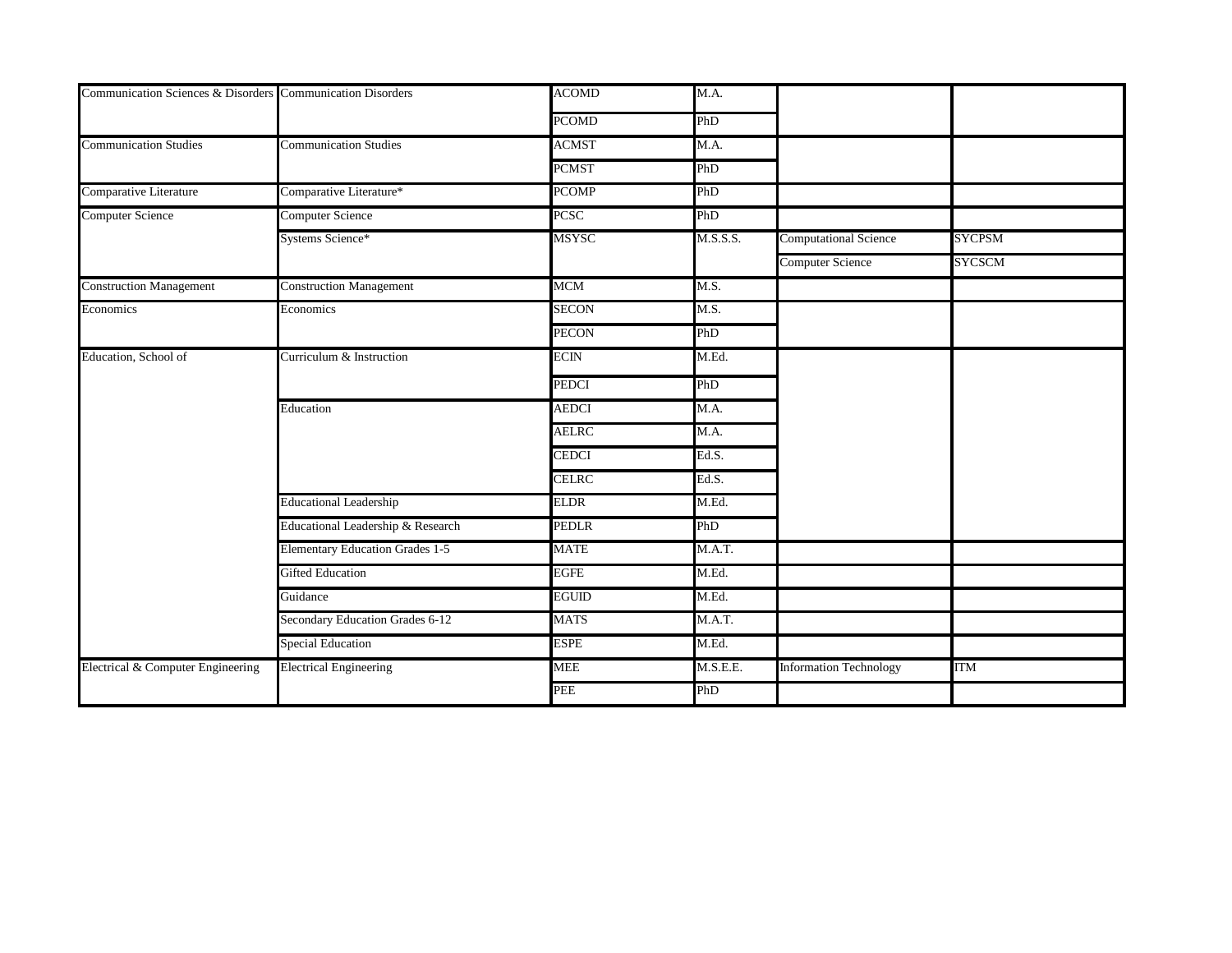| Engineering                     | Engineering Science*          | <b>MES</b>   | M.S.E.S. | Information Technology &<br>Engineering              | <b>ITEM</b>   |
|---------------------------------|-------------------------------|--------------|----------|------------------------------------------------------|---------------|
|                                 |                               |              |          | Materials Science & Engineering MSEM                 |               |
|                                 |                               |              |          | Environmental & Technological<br>Hazards Engineering | <b>ETHEM</b>  |
|                                 |                               | <b>PES</b>   | PhD      | Information Technology &<br>Engineering              | <b>ITEP</b>   |
|                                 |                               |              |          | Materials Science & Engineering MSEP                 |               |
|                                 |                               |              |          | Environmental & Technological<br>Hazards Engineering | <b>ETHEP</b>  |
| English                         | <b>Creative Writing</b>       | <b>MFACW</b> | M.F.A.   |                                                      |               |
|                                 | English                       | <b>AENGL</b> | M.A.     |                                                      |               |
|                                 |                               | <b>PENGL</b> | PhD      |                                                      |               |
| Entomology                      | Entomology                    | <b>SENTM</b> | M.S.     |                                                      |               |
|                                 |                               | <b>PENTM</b> | PhD      |                                                      |               |
| <b>Environmental Sciences</b>   | <b>Environmental Sciences</b> | <b>SENVS</b> | M.S.     | Environmental Planning &<br>Management               | <b>EVEPMM</b> |
|                                 |                               |              |          | <b>Environmental Toxicology</b>                      | <b>EVETXM</b> |
|                                 |                               | <b>PENVS</b> | PhD      |                                                      |               |
| <b>Experimental Statistics</b>  | <b>Applied Statistics</b>     | <b>MAPST</b> | M.Ap.St. |                                                      |               |
| Finance                         | Finance                       | <b>SFIN</b>  | M.S.     |                                                      |               |
| Food Science                    | Food Science                  | <b>SFDSC</b> | M.S.     |                                                      |               |
|                                 |                               | <b>PFDSC</b> | PhD      | Toxicology-Food Science                              | <b>FDTOXP</b> |
| Foreign Languages & Literatures | <b>Hispanic Studies</b>       | <b>AHISP</b> | M.A.     |                                                      |               |
| <b>French Studies</b>           | French                        | <b>AFREN</b> | M.A.     | Language & Society                                   | LNGSOM        |
|                                 |                               | PFREN        | PhD      | Language & Society                                   | <b>LNGSOP</b> |
| Geography & Anthropology        | Anthropology                  | <b>AANTH</b> | M.A.     |                                                      |               |
|                                 | Geography                     | SGEOG        | M.S.     |                                                      |               |
|                                 | Geography & Anthropology      | PGA          | PhD      | Geography                                            | <b>GEOGP</b>  |
|                                 |                               |              |          | Anthropology                                         | <b>ANTHP</b>  |
| Geology & Geophysics            | Geology                       | SGEOL        | M.S.     |                                                      |               |
|                                 |                               | PGEOL        | PhD      |                                                      |               |
| History                         | History                       | <b>AHIST</b> | M.A.     |                                                      |               |
|                                 |                               | <b>PHIST</b> | PhD      |                                                      |               |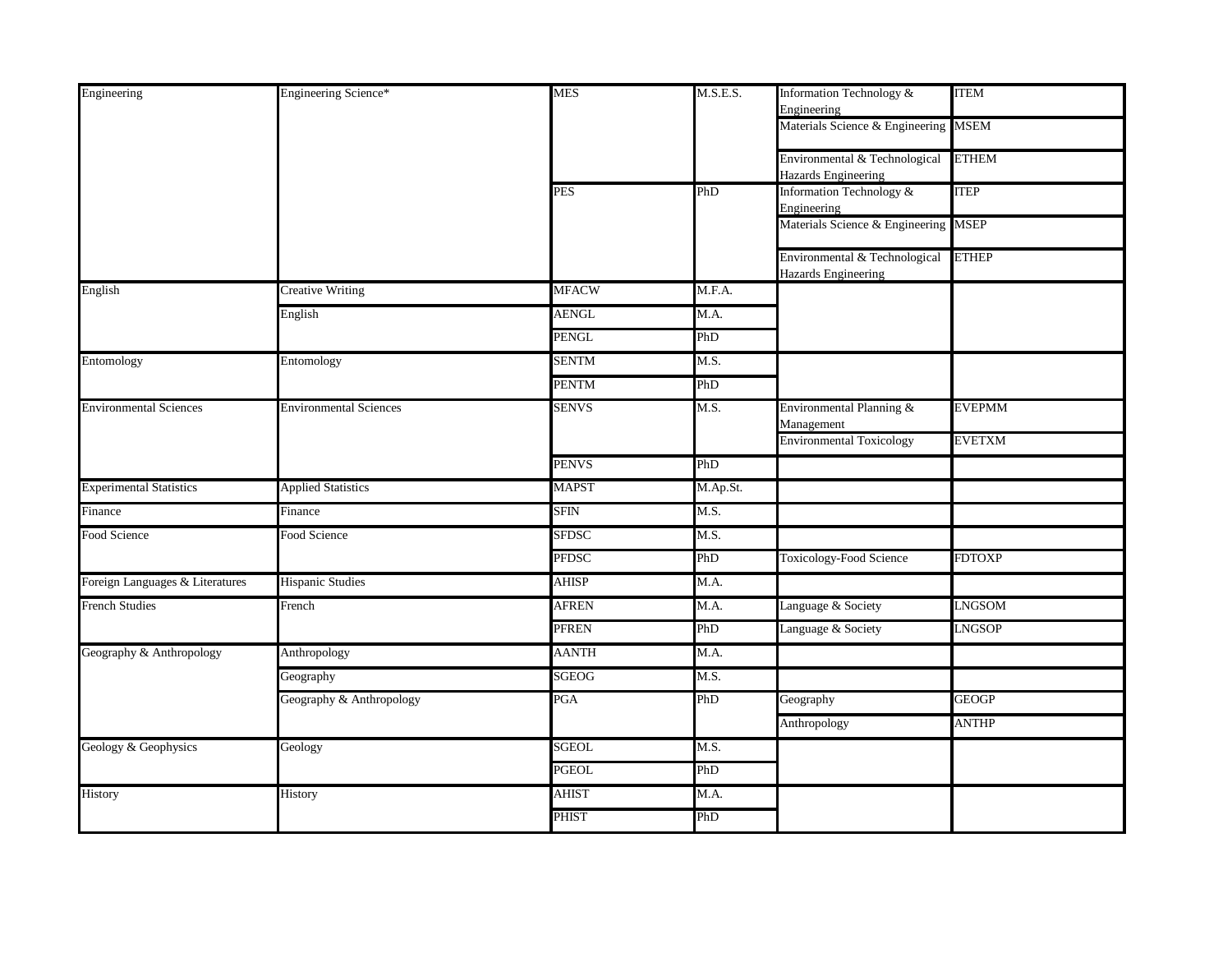| Human Ecology, School of                                                                            | Human Ecology                       | <b>SHUEC</b> | M.S.     | <b>Apparel Design</b>                               | <b>APDNM</b>  |
|-----------------------------------------------------------------------------------------------------|-------------------------------------|--------------|----------|-----------------------------------------------------|---------------|
|                                                                                                     |                                     |              |          | Child & Family Studies                              | <b>CFSM</b>   |
|                                                                                                     |                                     |              |          | <b>Historic Costume</b>                             | <b>HSCMM</b>  |
|                                                                                                     |                                     |              |          | <b>Human Nutrition</b>                              | HMNNTM        |
|                                                                                                     |                                     |              |          | Merchandising                                       | <b>MCDGM</b>  |
|                                                                                                     |                                     |              |          | <b>Molecular Nutrition</b>                          | <b>MOLNTM</b> |
|                                                                                                     |                                     |              |          | <b>Textile Science</b>                              | <b>TXSCM</b>  |
|                                                                                                     |                                     | <b>PHUEC</b> | PhD      | <b>Apparel Design</b>                               | <b>APDNP</b>  |
|                                                                                                     |                                     |              |          | Child & Family Studies                              | <b>CFSP</b>   |
|                                                                                                     |                                     |              |          | <b>Historic Costume</b>                             | <b>HSCMP</b>  |
|                                                                                                     |                                     |              |          | <b>Human Nutrition</b>                              | <b>HMNNTP</b> |
|                                                                                                     |                                     |              |          | Merchandising                                       | <b>MCDGP</b>  |
|                                                                                                     |                                     |              |          | <b>Molecular Nutrition</b>                          | <b>MOLNTP</b> |
|                                                                                                     |                                     |              |          | <b>Textile Science</b>                              | <b>TXSCP</b>  |
| Human Resource Education &<br>Workforce Development, School of                                      | Human Resource Education            | <b>SHRE</b>  | M.S.     | Human Resource and Leadership SHRLD<br>Development  |               |
|                                                                                                     |                                     |              |          | Agricultural, Extension and Adult SAEA<br>Education |               |
|                                                                                                     |                                     | <b>PHRE</b>  | PhD      | Human Resource and Leadership PHRLD<br>Development  |               |
|                                                                                                     |                                     |              |          | Agricultural, Extension and Adult PAEA<br>Education |               |
| Mechanical & Industrial Engineering                                                                 | <b>Industrial Engineering</b>       | <b>MIE</b>   | M.S.I.E. |                                                     |               |
| Information Systems & Decision<br>Sciences                                                          | Analytics                           | <b>SISDS</b> | M.S.     |                                                     |               |
| Kinesiology, School of                                                                              | Kinesiology                         | <b>SKIN</b>  | M.S.     |                                                     |               |
|                                                                                                     |                                     | PKIN         | PhD      |                                                     |               |
| Landscape Architecture, School of                                                                   | Landscape Architecture              | MLA          | M.L.A.   |                                                     |               |
| Liberal Arts                                                                                        | Liberal Arts*                       | <b>MALA</b>  | M.A.L.A. |                                                     |               |
| Library & Information Science                                                                       | Library & Information Science       | <b>MLIS</b>  | M.L.I.S. |                                                     |               |
| Mass Communication, School of                                                                       | <b>Mass Communication</b>           | MMC          | M.M.C.   |                                                     |               |
|                                                                                                     | Mass Communication & Public Affairs | <b>PMCPA</b> | PhD      |                                                     |               |
| Interdisciplinary Program in Materials Materials Science and Engineering<br>Science and Engineering |                                     | <b>CMSE</b>  | G.C.MSE. |                                                     |               |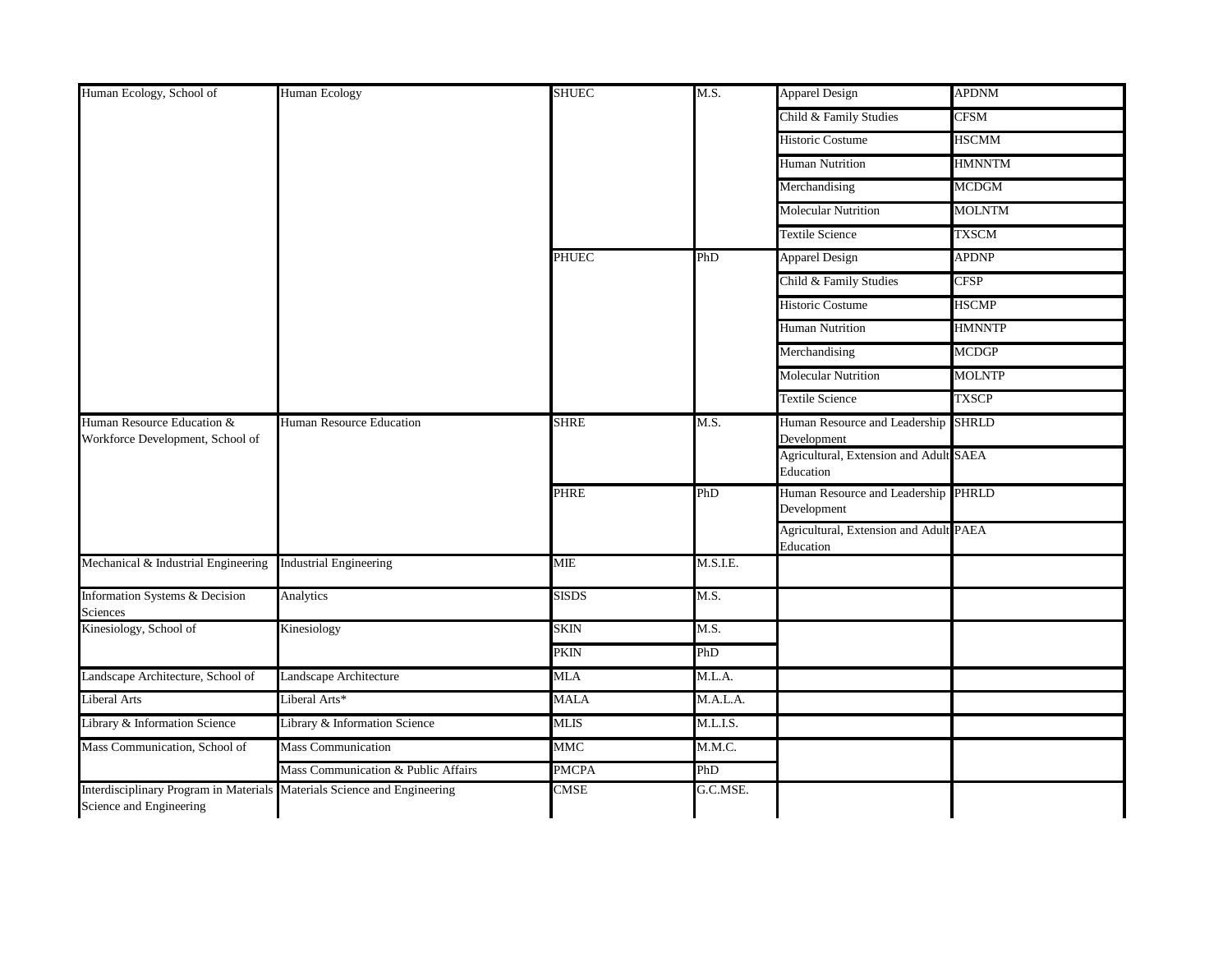| Mathematics                         | Mathematics                                                                | <b>SMATH</b> | M.S.              | Applications           | <b>APPLSM</b> |
|-------------------------------------|----------------------------------------------------------------------------|--------------|-------------------|------------------------|---------------|
|                                     |                                                                            |              |                   | Finance                | <b>MTHFNM</b> |
|                                     |                                                                            | <b>PMATH</b> | PhD               |                        |               |
| Mechanical & Industrial Engineering | Mechanical Engineering                                                     | <b>MME</b>   | M.S.M.E.          |                        |               |
|                                     |                                                                            | PME          | PhD               |                        |               |
| Music, School of                    | Music                                                                      | PMUSC        | PhD               |                        |               |
|                                     |                                                                            | <b>MMUS</b>  | M.M.              |                        |               |
|                                     |                                                                            | <b>DMUS</b>  | D.M.A.            |                        |               |
| <b>Natural Sciences</b>             | Natural Sciences*                                                          | <b>MNS</b>   | M.N.S.            |                        |               |
| Oceanography & Coastal Sciences     | Oceanography & Coastal Sciences                                            | <b>SOCS</b>  | M.S.              |                        |               |
|                                     |                                                                            | <b>POCS</b>  | PhD               |                        |               |
| Petroleum Engineering               | Petroleum Engineering                                                      | <b>MPETE</b> | M.S.P.E.          |                        |               |
|                                     |                                                                            | <b>PPETE</b> | PhD               |                        |               |
| Philosophy & Religious Studies      | Philosophy                                                                 | <b>APHIL</b> | M.A.              |                        |               |
| Physics & Astronomy                 | Medical Physics & Health Physics                                           | <b>SMPHP</b> | M.S.              | <b>Health Physics</b>  | <b>HLTPHM</b> |
|                                     |                                                                            |              |                   | <b>Medical Physics</b> | MEDPHM        |
|                                     | Physics                                                                    | <b>SPHYS</b> | M.S.              |                        |               |
|                                     |                                                                            | <b>PPHYS</b> | PhD               | <b>Medical Physics</b> | <b>PMPHP</b>  |
|                                     | Plant, Environmental & Soil Sciences, Plant, Environmental & Soil Sciences | <b>SPESS</b> | $\overline{M.S.}$ | Agronomy               | <b>AGROM</b>  |
| School of                           |                                                                            |              |                   | Horticulture           | <b>HORTM</b>  |
|                                     |                                                                            |              |                   | Soil Sciences          | SLSCM         |
|                                     |                                                                            | <b>PPESS</b> | PhD               | Agronomy               | <b>AGROP</b>  |
|                                     |                                                                            |              |                   | Horticulture           | <b>HORTP</b>  |
|                                     |                                                                            |              |                   | Soil Sciences          | <b>SLSCP</b>  |
| Plant Pathology & Crop Physiology   | <b>Plant Health</b>                                                        | <b>SPLHL</b> | M.S.              | <b>Plant Pathology</b> | <b>PLPYM</b>  |
|                                     |                                                                            |              |                   | Crop Physiology        | <b>CPPHM</b>  |
|                                     |                                                                            | <b>PPLHL</b> | PhD               | <b>Plant Pathology</b> | PLPYP         |
|                                     |                                                                            |              |                   | Crop Physiology        | <b>CPPHP</b>  |
| <b>Political Science</b>            | <b>Political Science</b>                                                   | <b>APOLI</b> | M.A.              |                        |               |
|                                     |                                                                            | <b>PPOLI</b> | PhD               |                        |               |